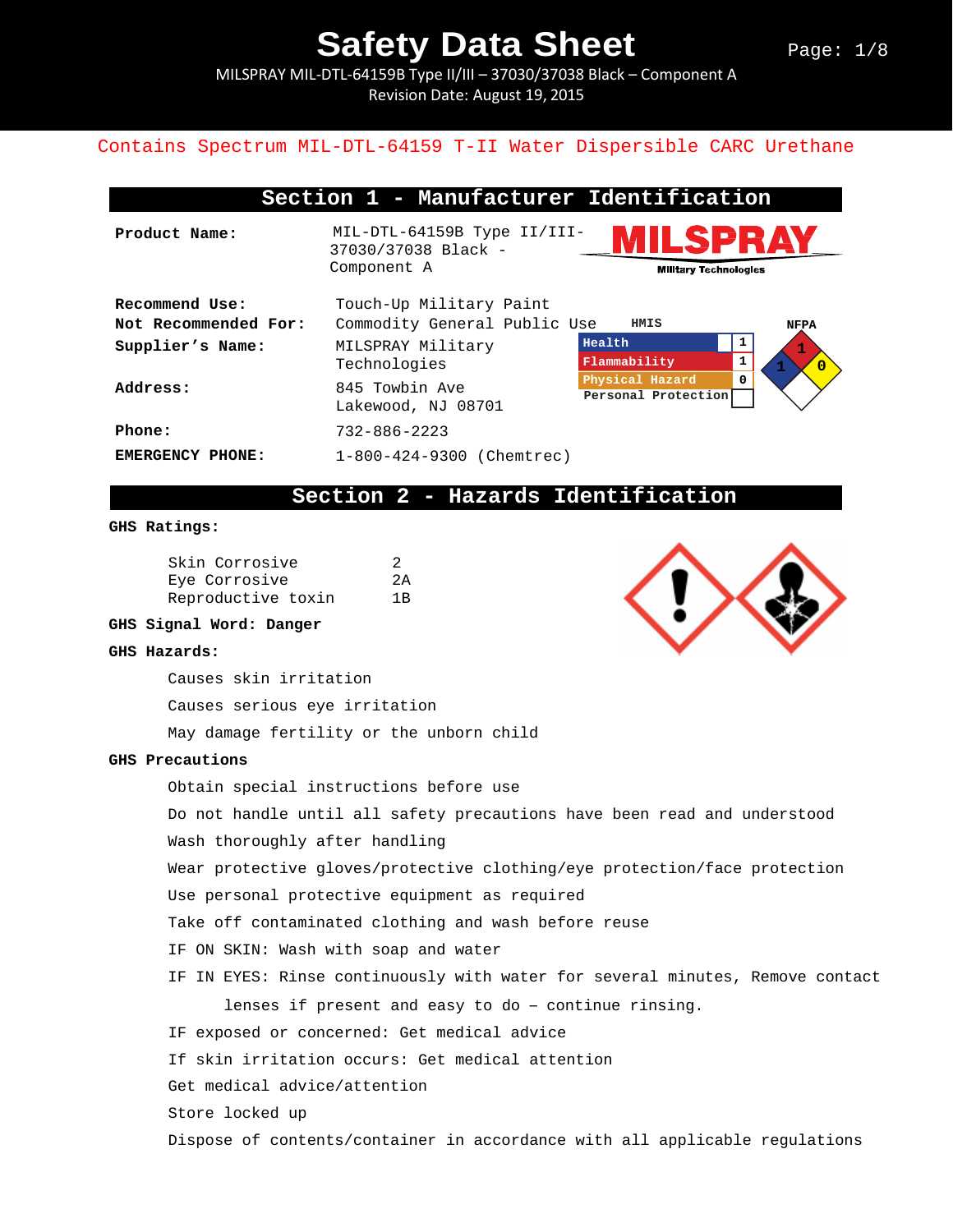MILSPRAY MIL-DTL-64159B Type II/III – 37030/37038 Black – Component A Revision Date: August 19, 2015

### **Section 3 - Composition/Information on Ingredients**

| Chemical                                       | CAS No.          | Weight<br>Percent |
|------------------------------------------------|------------------|-------------------|
| Water                                          | $7732 - 18 - 15$ | $50 - 60$ %       |
| Inorganic Metal Oxide                          | $1317 - 61 - 9$  | $10 - 20$ $%$     |
| Trade secret                                   |                  | $10 - 20$ $%$     |
| Polymeric condensate of urea &<br>formaldehyde | $9011 - 05 - 6$  | $5 - 10$ %        |
| n-Methyl-2-Pyrrolidone                         | $872 - 50 - 4$   | $1 - 5$ %         |
| Ethene, Homopolymer                            | $68441 - 17 - 8$ | $1 - 5$ %         |

### **Section 4 - First Aid Measures**

**EYE CONTACT:** Flush eyes gently with water shile holding eyelids apart. If symptoms persist or if there is any visual difficulty, seek immediate medical attention.

**SKIN CONTACT:** Remove contaminated clothing. Wash exposed area with soap and water. If symptoms persist, seek medical attention. Launder clothing before reuse.

**INHALATION:** If symptoms develop, move individual away from exposure and into fresh air. If symptoms persist, seek medical attention. If breathing is difficult, administer oxygen. Keep person warm and quiet; seek immediate medical attention.

**INGESTION:** Seek medical attention. If individual is drowsy or unconscious, do not give anything by mouth; place individual on the left side with the head down. Contact a physician, medical facility, or poison control center for

advice about whether to induce vomiting. If possible, do not leave individual unattended. **NOTE TO PHYSICIAN:** Preexisting disorders of the following organs (or organ systems) may be aggravated by exposure to this material: lung (ie; asthma-like conditions), skin (redness or rash-like symptoms, irritation)

#### **Section 5 - Fire Fighting Measures**

**FLASH POINT:** 95°C (203°F)<br>**LEL:** 1.00

**UEL:** 10.00

**SUITABLE EXTINGUISHING MEDIA:** Use water, foam, Carbon Dioxide, or Dry Chemical fire fighting apparatus .

**UNSUITABLE EXTINGUISHING MEDIA:** Not available.

**UNUSUAL FIRE & EXPLOSION HAZARDS:** This water based solution in non-flammable however, in a fire situation vapors that are heavier than air and may travel along the ground or be moved by ventilation and ignited by heat, pilot lights, other flames, or other ignition sources at locations distant from material handling area. Never use welding or cutting torch on or near containers even when empty, as product and/or product residue can ignite explosively .

**PRODUCTS OF COMBUSTION:** May form oxides of carbon, and nitrogen.

**PROTECTION OF FIREFIGHTERS:** Treat all fires as chemical in nature. The use of water may be suitable as an extinguishing media, but will be helpful in keeping adjacent containers cool. Avoid spreading burning liquid with water used for cooling purposes.

**FIRE FIGHTING EQUIPMENT:** Firemen and emergency responders: wear full turnout gear or Level A equipment including positive-pressure, self-contained breathing apparatus (SCBA), and chemical resistant personal protective equipment. Refer to the personal protective equipment section of this MSDS.

**NFPA 704:** Health = 1 Flammability = 1 Instability = 0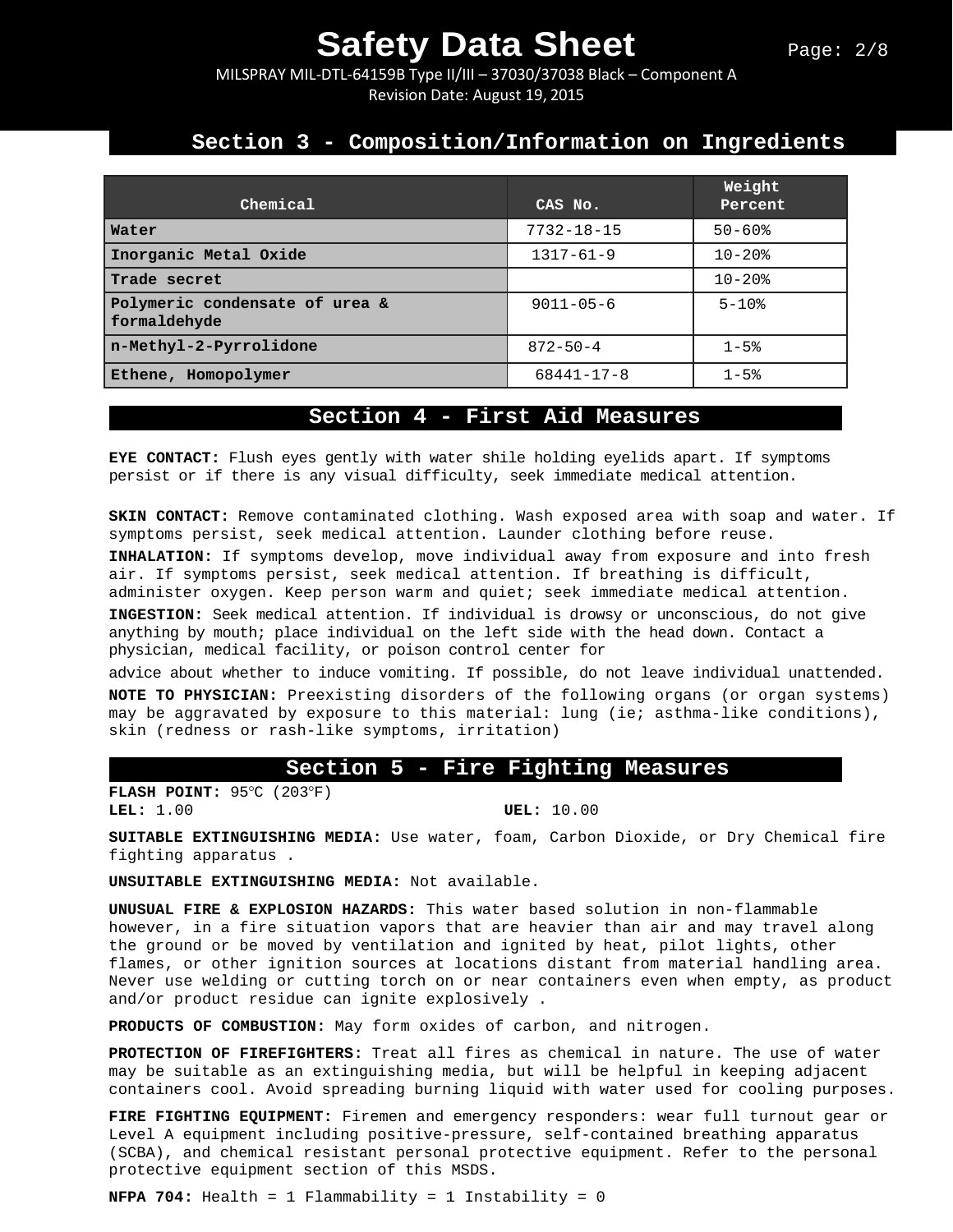MILSPRAY MIL-DTL-64159B Type II/III – 37030/37038 Black – Component A Revision Date: August 19, 2015

### **Section 6 - Accidental Release Measures**

**PERSONAL PRECAUTIONS:** Not available.

**SPILL AND LEAK PROCEDURES:** Spill supervisor - Ensure cleanup personnel wear all appropriate Personal Protective Equipment (PPE), including respiratory protection. Remove all ignition sources. Keep nonessential personnel away from the contaminated area.

**ENVIRONMENTAL PRECAUTIONS:** Stop spill at source, and prevent material from entering drains, sewers, streams or other bodies of water.

**METHODS OF CONTAINMENT:** Dike spill area with suitable absorbant material or chemical booms to limit spreading.

#### **METHODS OF CLEAN-UP:**

**SMALL SPILLS:** Ventilate area, and keep sources of ignition and hot metal surfaces isolated from the spill Absorb liquid using vemiculite, sawdust, speedy-dry, or other suitable floor absorbant material Use only non-sparking tools to collect and transfer to a suitable container for disposal in accordance with local, and federal regulations.

**LARGE SPILLS:** Eliminate all ignition sources, and ventilate area. Persons not wearing protective equipment should be excluded from area of spill until clean-up has been completed. Stop spill at source, and prevent material from entering drains, sewers, streams or other bodies of water. Dike spill area with suitable absorbent material or chemical booms to limit spreading. If runoff occurs, notify authorities as required. Pump or vacuum transfer spilled product to clean containers for recovery. Absorb unrecoverable product, and transfer contaminated absorbent, soil and other materials to containers for disposal in accordance with local, state, and federal regulations. Note; use only non-sparking equipment to clean up spills.

**OTHER INFORMATION:** Not available.

### **Section 7 - Handling and Storage**

**HANDLING**: Wear all appropriate Personal Protective Equipment (PPE). Wear respiratory protection or ensure adequate ventilation at all times as vapors can accumulate in confined or poorly ventilated areas. Use the product in a manner which minimizes splashes and/or the creation of dust. Keep containers dry and closed when not in use. Do not handle or store material near heat, sparks, open flames, or other sources of ignition. Sufficiently ground container when transferring material from one container to another. Emergency eyewash fountains and safety showers should be available in the immediate vicinity of potential exposure. Sudden release of hot organic chemical vapors or mists from process equipment operating at elevated temperatures and pressures, or sudden ingress of air into vacuum equipment, may result in ignitions without the presence of obvious ignition sources. Any use of this product in elevated temperature, pressurized, or vacuum process should be thoroughly evaluated to establish and maintain safe operating conditions.

**STORAGE:** Store this material in tightly sealed original containers only, in a segregated area with adequate ventilation to prevent a build-up of "fumes" that could pose a safety hazard with regard to personal exposure and fire. Keep all sources of ignition away from storage area, and store material at temperatures between 50 to 80 degrees F.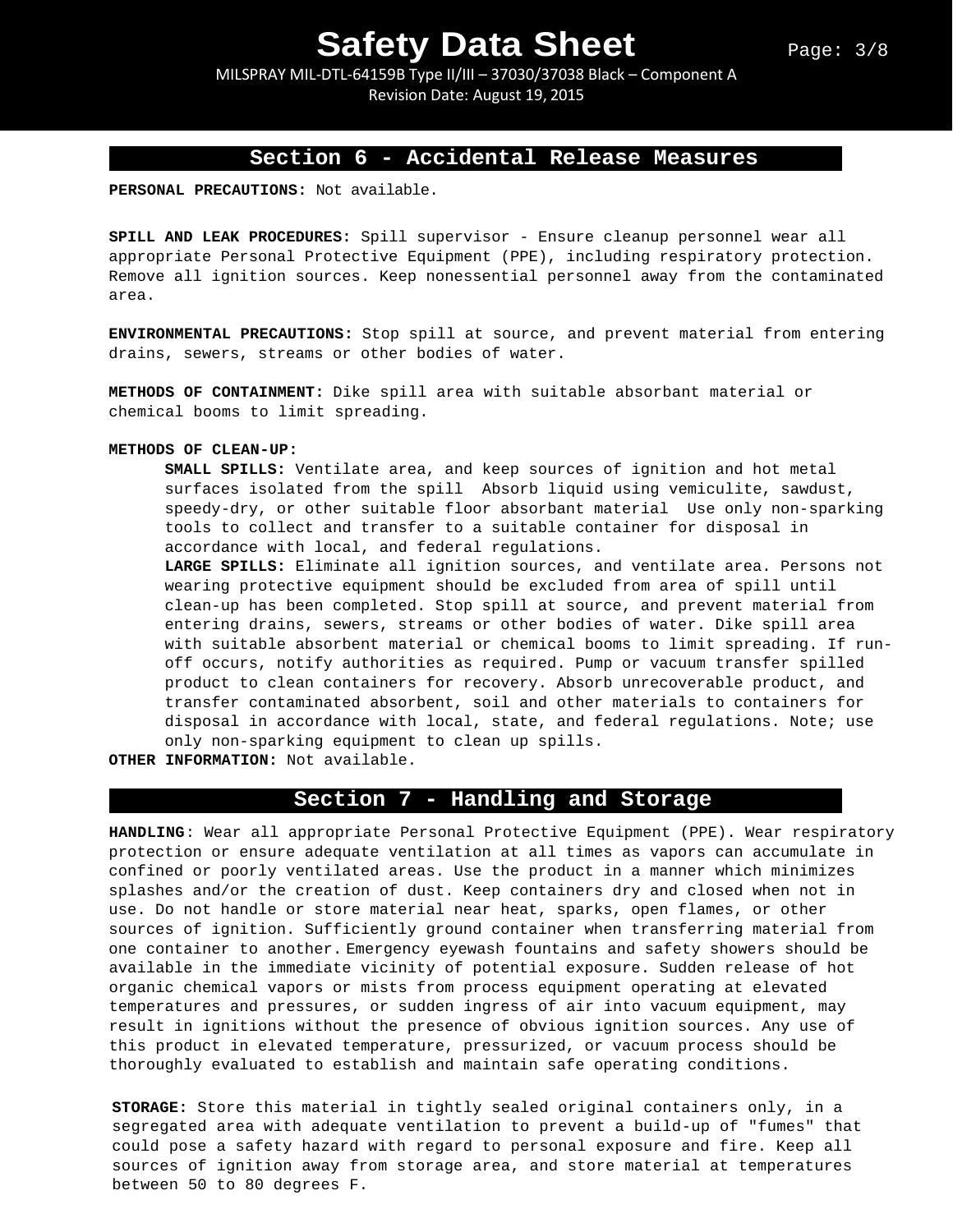MILSPRAY MIL-DTL-64159B Type II/III – 37030/37038 Black – Component A Revision Date: August 19, 2015

| Section 8 - Exposure Controls/Personal Protection |                                   |                                    |                                                                                                      |  |
|---------------------------------------------------|-----------------------------------|------------------------------------|------------------------------------------------------------------------------------------------------|--|
| Chemical                                          | <b>OSHA</b><br>Exposure<br>Limits | <b>ACGIH</b><br>Exposure<br>Limits | Other Exposure<br>Limits                                                                             |  |
| Water                                             | OELs not<br>established           | OELs not<br>established            |                                                                                                      |  |
| Inorganic Metal<br>Oxide                          | OELs not<br>established           | OELs not<br>established            |                                                                                                      |  |
| Trade Secret                                      |                                   |                                    |                                                                                                      |  |
| Polymeric<br>condensate of urea<br>& formaldehyde | OELs not<br>established           | OELs not<br>established            | PEL 15 $mg/m^3$ -<br>TWA (total<br>dust)<br>PEL 5 mg/m <sup>3</sup> -<br>TWA<br>(respirable<br>dust) |  |
| n-Methyl-2-<br>Pyrrolidone                        | OELs not<br>established           | OELs not<br>established            | PEL 25 ppm-<br>TLV                                                                                   |  |
| Ethene,<br>Homopolymer                            | OELs not<br>established           | OELs not<br>established            |                                                                                                      |  |

**ENGINEERING CONTROLS:** Ensure that any processing ovens are vented to prevent the introduction of fumes into the workplace, and to prevent a build up of fume within the oven. Use only explosion proof equipment, and ground containers and transfer equipment. Use only chemically resistant transfer equipment, and measuring containers.

**EYE PROTECTION**: The use of safety glasses, chemical goggles, and/or face shields are recommended to safeguard against potential eye contact, irritation, or injury. The availability of eye wash stations when using this product is highly recommended.

**SKIN PROTECTION:** The use of chemical resistant gloves is recommended to prevent repeated or prolonged contact with the skin. Wear impervious clothing and boots. The use of chemical aprons is advised when working with and/or transferring these materials. The availability of safety showers in work areas is recommended**.** 

**RECOMMENDED VENTILATION:** General mechanical ventilation may be sufficient to keep product vapor concentrations within specified time-weighted averages. If general ventilation proves inadequate to maintain safe vapor concentrations, supplemental local exhaust may be required.

**RESPIRATORY PROTECTION**: If workplace exposure limits of product or any component is exceeded, the use of a NIOSH/MSHA respirator will be necessary. In general the use of an organic vapor cartridge with a dust/mist pre-filter will be sufficient. In the absence of proper environmental controls, a NIOSH/MSHA approved air supplied respirator is advised.

**CONTAMINATED EQUIPMENT:** Dispose of the waste in compliance with all Federal, state, regional, and local regulations.

**HYGIENE:** Not available.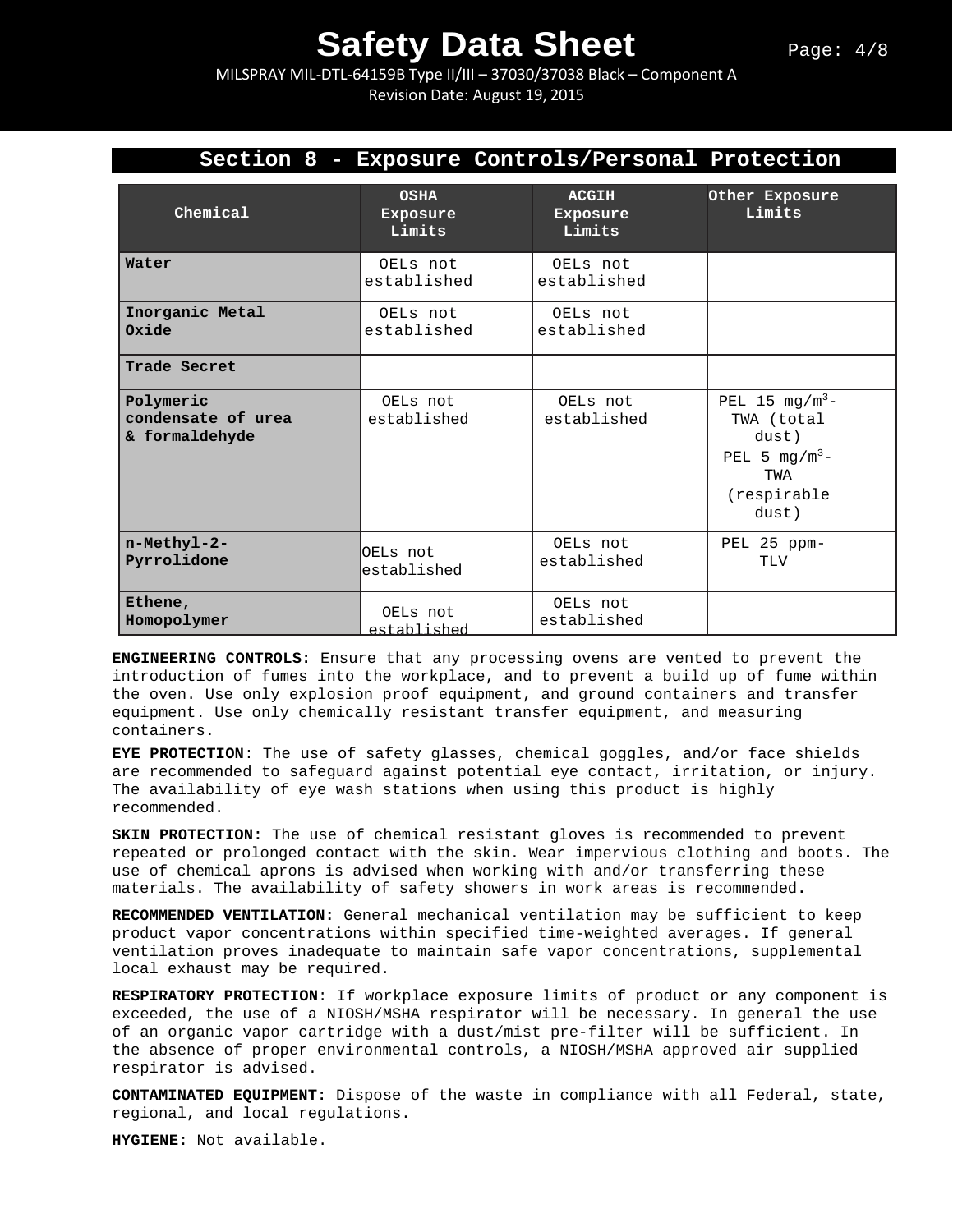MILSPRAY MIL-DTL-64159B Type II/III – 37030/37038 Black – Component A Revision Date: August 19, 2015

#### **Section 9 - Physical and Chemical Properties**

**APPEARANCE:** Viscous liquid either colored or milky depending on product. **ODOR:** Strong solvent/ammonia type odor. **ODOR THRESHOLD:** Not available. **PHYSICAL STATE:** Liquid **% Volume Volatile:** 67.68 **Formula Lb/Gal:** 10.15 **Boiling Range:** 77 to 100ᵒC **EVAPORATION RATE:** Slower than ether. **pH:** Not available. **MELTING POINT/FREEZING POINT:** Not available. **FLASH POINT:** 95°C (203°F) **FLAMMABILITY:** Not available. **UPPER/LOWER LIMITS FLAMMABITLITY:** 10.00/1.00 **VAPOR PRESSURE:** Not available. **RELATIVE DENSITY:** 1.216 **SOLUBITLITY:** Not available. **PARTITION COEFFICICIENT:** Not available. **AUTO-IGNITION TEMPERATURE:** Not available. **DECOMPOSITION TEMPERATURE:** Not available. **VISCOSITY:** Not available. **VAPOR DENSITTY:** Heavier than air. **Lbs VOC/Gallon Less Water:** 0.96 **Gms VOC/Liter Less Water:** 115

#### **Section 10 - Stability and Reactivity**

Components of this mixture may be incompatible with various materials, and will fume certain combustion products. It is recommended that only Spectrum's authorized materials are combined with Spectrum's finished products.

**STABILITY:** Is stable.

**CONDITIONS TO AVOID:** Not available.

**INCOMPATIBLE MATERIALS:** The following incompatibilities may exist with components of this product. Strong oxidizing agents. Acids, strong oxidizing agents.

**HAZARDOUS DECOMPOSITION PRODUCTS:** Thermal decomposition in the presence of air may yield the following; Oxides of carbon, such as carbon dioxide & carbon monoxide. May form: aldehydes, carbon dioxide and carbon monoxide, ketones, organic acids.

**POSSIBILITY OF HAZARDOUS REACTIONS:** Hazardous polymerization will not occur.

#### **Section 11 - Toxicological Information**

**LIKELY ROUTES OF EXPOSURE:** Eye contact, Skin contact, Ingestion, and Inhalation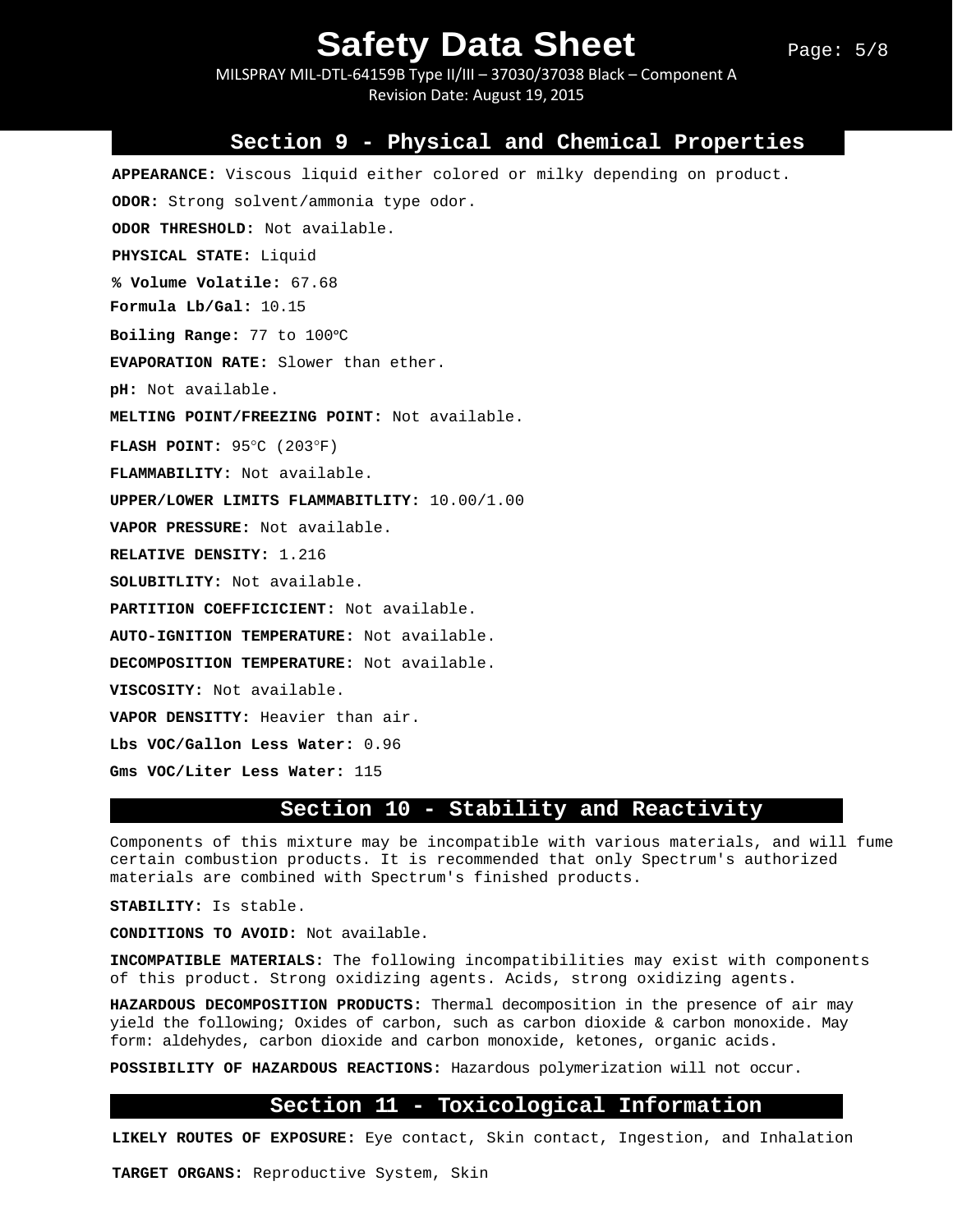MILSPRAY MIL-DTL-64159B Type II/III – 37030/37038 Black – Component A Revision Date: August 19, 2015

**EYE:** Can cause eye irritation. Symptoms include stinging, tearing, redness, and swelling of eyes. **INHALATION:** Breathing of vapor or mist is possible. Breathing small amounts of this material during normal handling is not likely to cause harmful effects. Breathing large amounts may be harmful. Symptoms usually occur at air concentrations higher than the recommended exposure limits. **SKIN:** May cause mild skin irritation. Prolonged or repeated contact may dry the skin. Symptoms may include redness, burning, drying and cracking of skin, and skin burns. Passage of this material into the body through the skin is possible, but it is unlikely that this would result in harmful effects during safe handling and use. **Ingestion:** Swallowing small amounts of this material during normal handling is not likely to cause harmful effects. Swallowing large amounts may be harmful. This material can get into the lungs during swallowing or vomiting. This results in lung inflammation and other lung injury.

**MEDICAL CONDITIONS AGGRAVATED BY EXPOSURE:** Signs and symptoms of exposure to this material through breathing, swallowing, and/or passage of the material through the skin may include: mouth and throat irritation, stomach or intestinal upset, irritation of the nose, throat & airways, central nervous system depression, high blood sugar, coma.

**TARGET ORGANS:** Reproductive System and Skin. This material shortens the time of onset or worsens the liver and kidney damage induced by other chemicals. Overexposure to this material has been suggested as a cause of the following effects in laboratory animals: mild, reversible liver effects, mild, reversible kidney effects, blood abnormalities.

**CANCER INFORMATION:** Based on the available information, this material cannot be classified with regard to carcinogenicity. This material is NOT listed as a carcinogen by the International Agency for Research on Cancer, the National Toxicology Program, or the Occupational Safety and Health Administration.

**Carcinogenicity:** The following chemicals comprise 0.1% or more of this mixture and are listed and/or classified as carcinogens or potential carcinogens by NTP, IARC, OSHA (mandatory listing), or ACGIH (optional listing) .

CAS Number-None; Description-N/A; % Weight-N/A; Carcinogen Rating-N/A

**DEVELOPMENTAL INFORMATION:** This material (or a component) may be harmful to the human fetus based on positive test results with laboratory animals. Case studies show that prolonged intentional abuse of this product during pregnancy can cause birth defects in humans.

**MIXTURE TOXICITY:** Inhalation Toxicity LC50: 5mg/L **COMPONENT TOXICITY:** 872-50-4 n-Methyl-2-Pyrrolidone Oral LD50: 3,598 mg/kg (Rat) Dermal LD50: 8 g/kg (Rabbit) Inhalation LC50: 3 mg/L (Rat)

### **Section 12 - Ecological Information**

**ENVIRONMENTAL EFFECTS:** Not available.

### **Section 13 - Disposal Considerations**

As the US EPA, state, regional, and other regulatory agencies may have jurisdiction over the disposal of your facility's hazardous waste, it is incumbent upon you, the hazardous waste generator, to learn of and satisfy all the requirements which affect you. Dispose of the hazardous waste at a properly licensed and permitted disposal site or facility. Ensure conformity to all applicable hazardous waste disposal regulations.

The US EPA Hazardous Waste Numbers which follow are applicable to this unadulterated product if the product enters the "waste stream." Refer to Title 40 of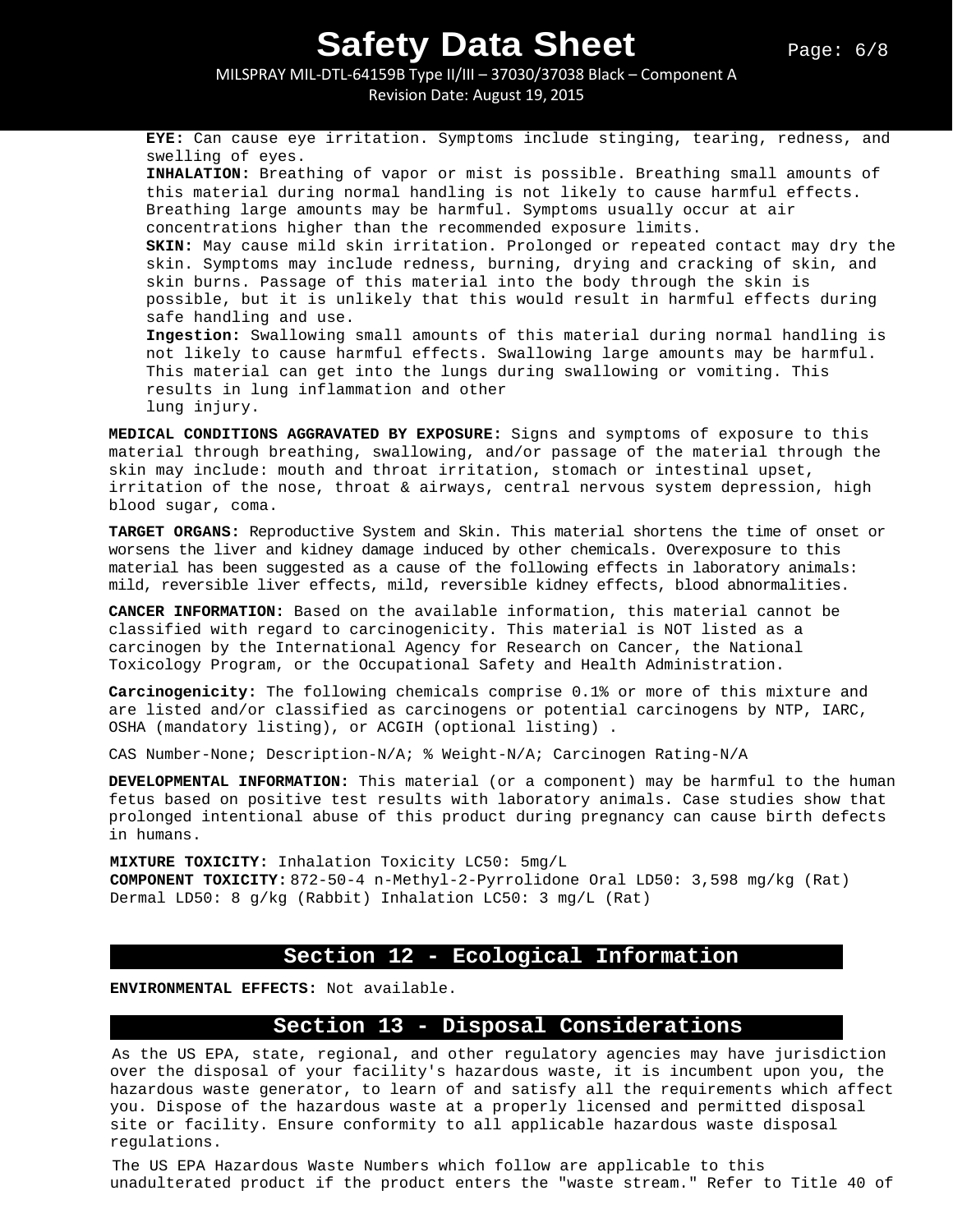MILSPRAY MIL-DTL-64159B Type II/III – 37030/37038 Black – Component A Revision Date: August 19, 2015

the Code of Federal Regulations, Part 261 (40 CFR 261). This part of the Code identifies solid wastes which are subject to regulation under various sections of the Code and which are subject to the notification requirements of Section 3010 of the Resource Conservation and Recovery Act (RCRA).

#### **Section 14 - Transport Information**

**DOMESTIC (USDOT):**

Proper Shipping Name: Non-Hazardous Water Base Paint Hazard Class: Not applicable. Packing Group: Not applicable.

### **Section 15 - Regulatory Information**

Other regulatory information is listed where applicable.

**State of California Safe Drinking Water and Toxic Enforcement Act of 1986 (Proposition 65):** WARNING! This product contains the following chemicals which are listed by the State of California as carcinogenic or a reproductive toxin:

872-50-4 n-Methyl-2-Pyrrolidone 1 to 5 %

**Commonwealth of Massachusetts "Right to Know":** This product contains the following toxic or hazardous substances which appear on the Massachusetts Substance List:

n-Methyl-2-Pyrrolidone 1 to 5 %

**New Jersey Worker and Community Right To Know Hazardous Substance List:** The following substances appear on the New Jersey Right To Know Hazardous Substance List:

n-Methyl-2-Pyrrolidone 1 to 5 %

**Commonwealth of Pennsylvania Worker and Community Right-To-Know Act:** This product contains the following chemicals which appear on the Pennsylvania Hazardous Substance List:

872-50-4

#### **EU Risk Phrases**

**R43:** May cause sensitization by skin contact

#### **Safety Phrase:**

**S23**: Do not breathe gas/fumes/vapor/spray (appropriate wording to be

specified by the manufacturer)

**S24**: Avoid contact with skin

**S37**: Wear suitable gloves

**S51**: Use only in well-ventilated areas

**Toxic Substances Control Act (TSCA):** All chemicals except those listed below appear in the Toxic Substances

Control Act Chemical Substance Inventory:- None

**Section 313 of Title III of the Superfund Amendments and Reauthorization Act of 1986 (SARA).** This product contains a chemical or chemicals which are subject to the reporting requirements of the Act, and Title 40 of the Code of Federal Regulations, part 372.

872-50-4 n-Methyl-2-Pyrrolidone 1.0 - 5%